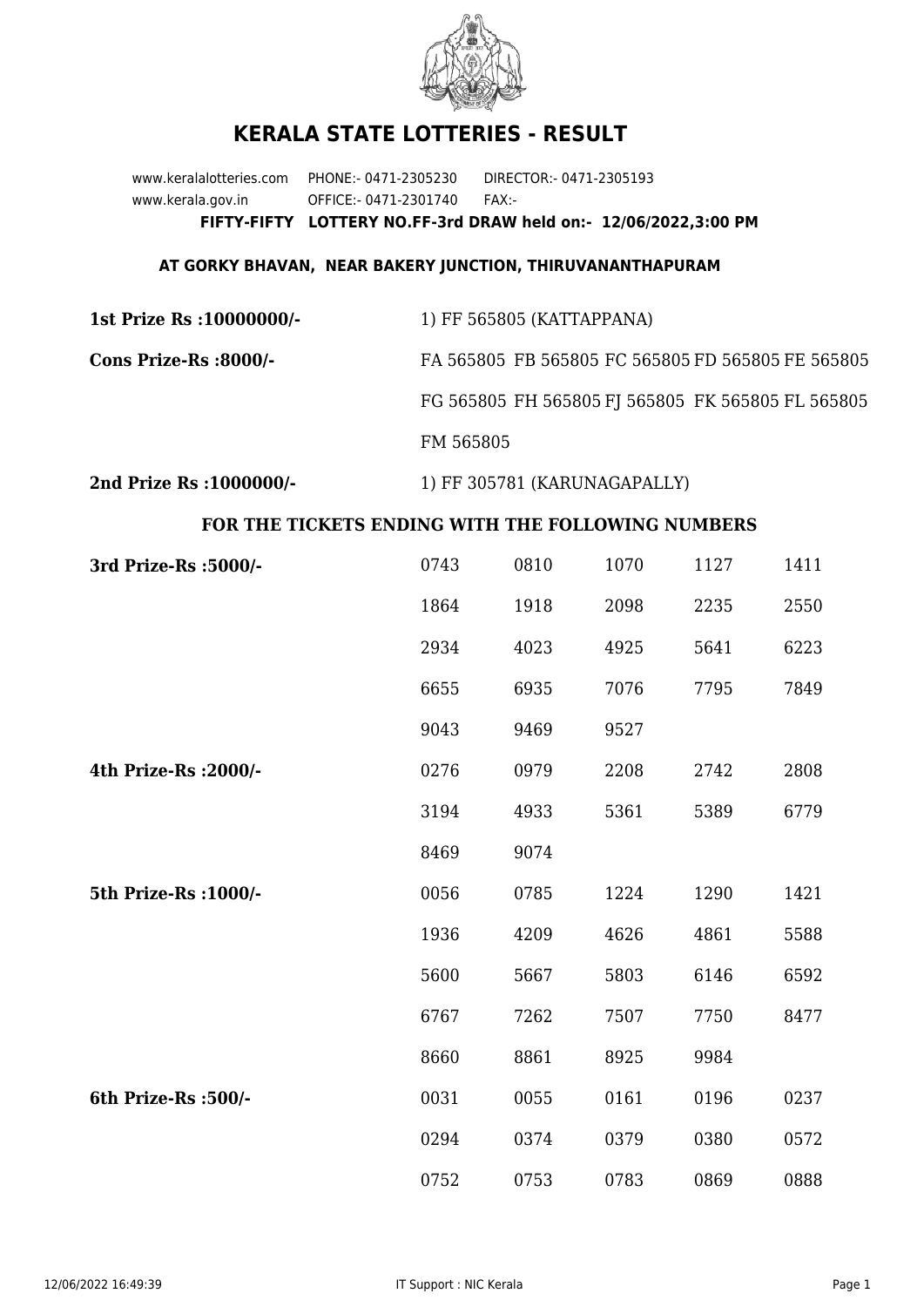| 1010 | 1141 | 1146 | 1373 | 1381 |
|------|------|------|------|------|
| 1429 | 2025 | 2109 | 2285 | 2588 |
| 2877 | 3134 | 3151 | 3185 | 3217 |
| 3351 | 3389 | 3405 | 3604 | 3729 |
| 3750 | 3754 | 3763 | 3764 | 4167 |
| 4239 | 4254 | 4352 | 4490 | 4499 |
| 4678 | 4791 | 4914 | 4971 | 5181 |
| 5238 | 5299 | 5559 | 5659 | 5666 |
| 5747 | 5861 | 5893 | 5928 | 5952 |
| 5993 | 6025 | 6209 | 6253 | 6264 |
| 6273 | 6513 | 6663 | 6707 | 6928 |
| 6991 | 7213 | 7283 | 7322 | 7467 |
| 7513 | 7634 | 7809 | 7953 | 8045 |
| 8155 | 8494 | 8606 | 8739 | 8971 |
| 9175 | 9180 | 9250 | 9452 | 9455 |
| 9487 | 9545 | 9654 | 9820 | 9829 |
| 9871 |      |      |      |      |
| 0097 | 0197 | 0219 | 0293 | 0300 |
| 0369 | 0429 | 0461 | 0462 | 0602 |
| 0764 | 0773 | 1049 | 1161 | 1173 |
| 1211 | 1227 | 1294 | 1453 | 1659 |
| 1663 | 1700 | 1760 | 1798 | 1839 |
| 1849 | 1904 | 2024 | 2047 | 2050 |
| 2081 | 2099 | 2185 | 2409 | 2480 |
| 2497 | 2586 | 2589 | 2651 | 2795 |
| 2939 | 2955 | 3051 | 3075 | 3122 |
| 3216 | 3413 | 3525 | 3625 | 3787 |
| 3832 | 3883 | 3929 | 4274 | 4354 |
| 4529 | 4534 | 5030 | 5033 | 5156 |

7th Prize-Rs : 100/-